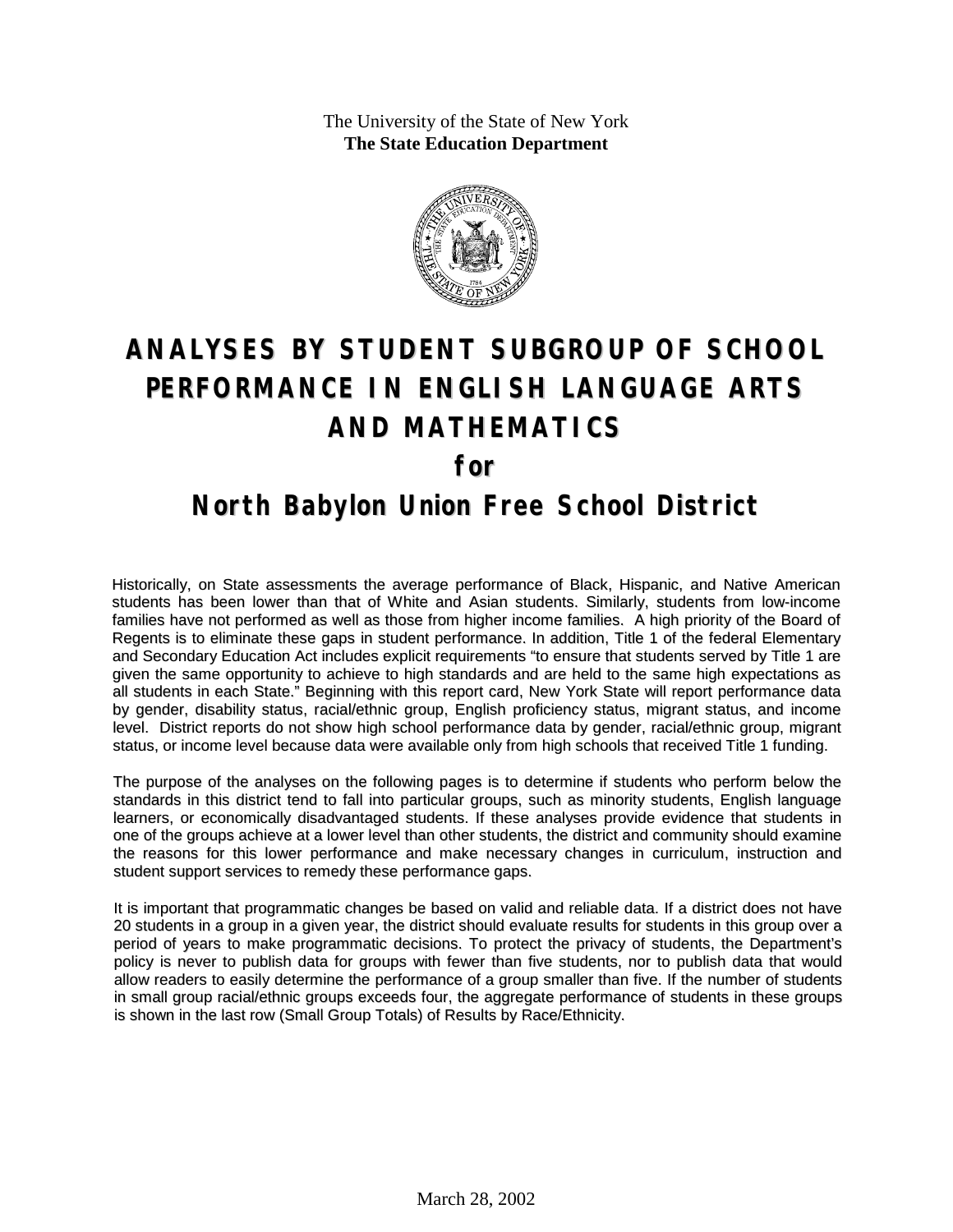# **Elementary English Language Arts**

A description of the performance levels and summary results for all general-education students and all students with disabilities can be found in the *Overview* of the New York State Report Card.

|                                          | <b>Counts of Students</b> |                   |                             |             |             |               |             |              |                  | <b>Percentages</b><br>of Tested |  |
|------------------------------------------|---------------------------|-------------------|-----------------------------|-------------|-------------|---------------|-------------|--------------|------------------|---------------------------------|--|
| <b>Student Subgroup</b>                  |                           | <b>Not Tested</b> |                             |             |             | <b>Tested</b> |             |              |                  | <b>Students</b>                 |  |
|                                          | <b>ALT</b>                | ELL               | No<br>Valid<br><b>Score</b> | Level<br>1  | Level<br>2  | Level<br>3    | Level<br>4  | Total        | Level<br>$2 - 4$ | Level<br>$3 - 4$                |  |
| Results by Race/Ethnicity                |                           |                   |                             |             |             |               |             |              |                  |                                 |  |
| American Indian/Alaskan<br><b>Native</b> | $\mathbf 0$               | 0                 | $\mathbf 0$                 | $\mathbf 0$ | $\mathbf 0$ | $\mathbf 0$   | 0           | $\mathbf 0$  | 0%               | 0%                              |  |
| <b>Black</b>                             | $\mathbf{1}$              | 0                 | $\mathbf 0$                 | 8           | 24          | 47            | 5           | 84           | 90%              | 62%                             |  |
| Hispanic                                 | $\mathbf{1}$              | $\mathbf{1}$      | $\pmb{0}$                   | s           | s           | s             | s           | 32           | s                | s                               |  |
| Asian or Pacific Islander                | 0                         | 1                 | 0                           | s           | s           | $\mathbf s$   | $\mathbf s$ | 3            | s                | s                               |  |
| White                                    | 5                         | 0                 | $\overline{4}$              | 6           | 51          | 167           | 71          | 295          | 98%              | 81%                             |  |
| Total                                    | $\overline{7}$            | $\overline{2}$    | $\overline{4}$              | 18          | 85          | 231           | 80          | 414          | 96%              | 75%                             |  |
| Small Group Totals (s)                   | $\mathbf{1}$              | 2                 | 0                           | 4           | 10          | 17            | 4           | 35           | 89%              | 60%                             |  |
| Results by Gender                        |                           |                   |                             |             |             |               |             |              |                  |                                 |  |
| Female                                   | $\mathbf{1}$              | 0                 | $\overline{2}$              | 9           | 37          | 119           | 54          | 219          | 96%              | 79%                             |  |
| Male                                     | 6                         | $\overline{2}$    | $\overline{2}$              | 9           | 48          | 112           | 26          | 195          | 95%              | 71%                             |  |
| Total                                    | $\overline{7}$            | $\overline{2}$    | $\overline{4}$              | 18          | 85          | 231           | 80          | 414          | 96%              | 75%                             |  |
| Results by English Proficiency Status    |                           |                   |                             |             |             |               |             |              |                  |                                 |  |
| <b>English Proficient</b>                | 6                         | 0                 | 4                           | s           | s           | s             | s           | 413          | $\mathbf s$      | $\mathbf s$                     |  |
| <b>Limited English Proficient</b>        | $\mathbf{1}$              | $\overline{2}$    | 0                           | s           | s           | $\mathsf{s}$  | s           | $\mathbf{1}$ | s                | s                               |  |
| Total                                    | $\overline{7}$            | $\overline{2}$    | $\overline{4}$              | 18          | 85          | 231           | 80          | 414          | 96%              | 75%                             |  |
| Results by Income Level                  |                           |                   |                             |             |             |               |             |              |                  |                                 |  |
| Economically<br>Disadvantaged            | $\overline{4}$            | 1                 | $\overline{2}$              | 8           | 29          | 44            | 5           | 86           | 91%              | 57%                             |  |
| Not Disadvantaged                        | 3                         | 1                 | $\overline{2}$              | 10          | 56          | 187           | 75          | 328          | 97%              | 80%                             |  |
| Total                                    | $\overline{7}$            | $\overline{2}$    | $\overline{4}$              | 18          | 85          | 231           | 80          | 414          | 96%              | 75%                             |  |
| Results by Migrant Status                |                           |                   |                             |             |             |               |             |              |                  |                                 |  |
| <b>Migrant Family</b>                    | 0                         | 0                 | $\mathbf 0$                 | 0           | 0           | $\mathbf 0$   | 0           | 0            | 0%               | 0%                              |  |
| Not Migrant Family                       | $\overline{7}$            | 2                 | 4                           | 18          | 85          | 231           | 80          | 414          | 96%              | 75%                             |  |
| Total                                    | $\boldsymbol{7}$          | 2                 | $\overline{4}$              | 18          | 85          | 231           | 80          | 414          | 96%              | 75%                             |  |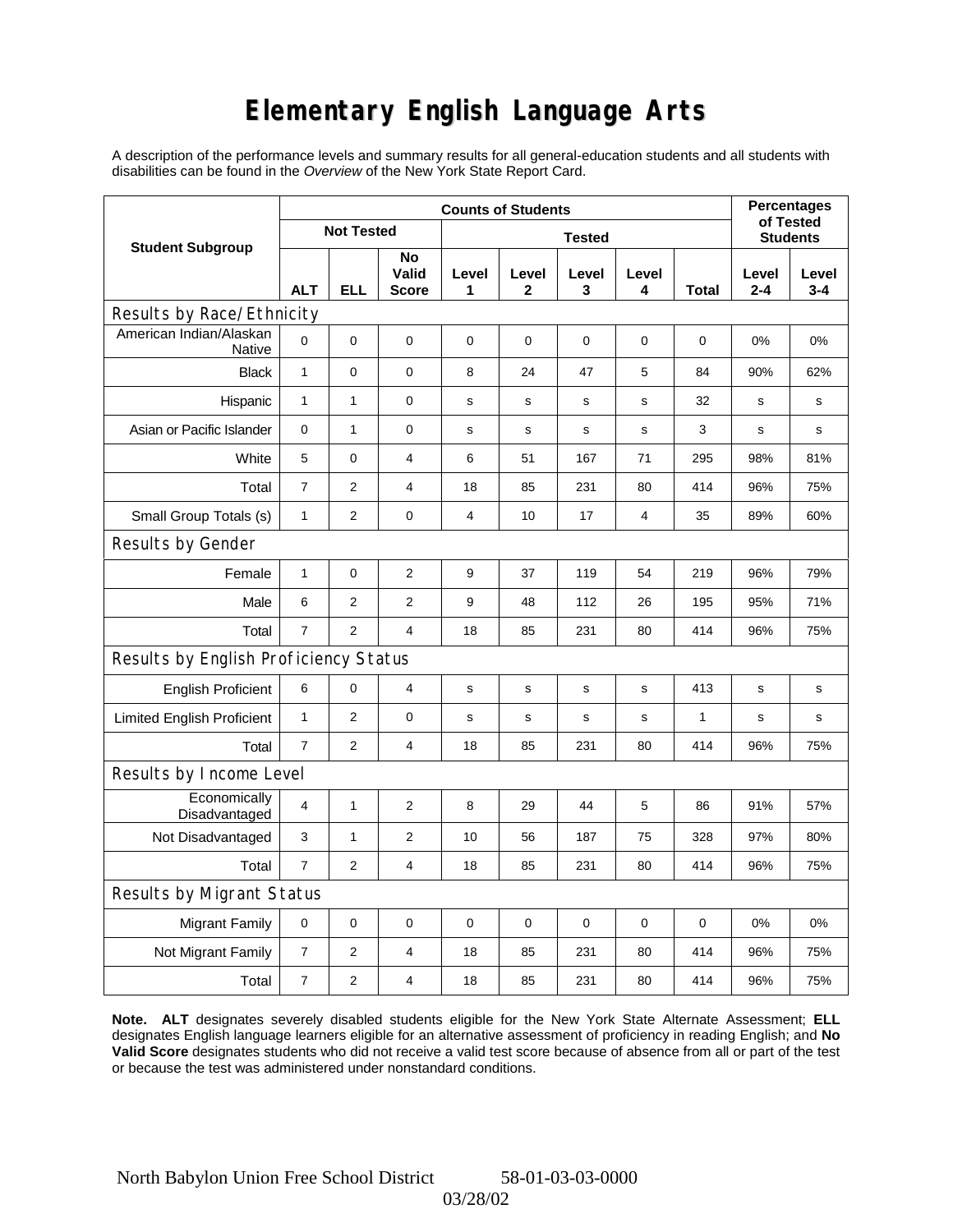# **Elementary Mathematics**

A description of the performance levels and summary results for all general-education students and all students with disabilities can be found in the *Overview* of the New York State Report Card.

|                                       | <b>Counts of Students</b> |                   |                             |                |                       |              |                 |              | <b>Percentages</b><br>of Tested |                  |
|---------------------------------------|---------------------------|-------------------|-----------------------------|----------------|-----------------------|--------------|-----------------|--------------|---------------------------------|------------------|
| <b>Student Subgroup</b>               |                           | <b>Not Tested</b> |                             |                |                       |              | <b>Students</b> |              |                                 |                  |
|                                       | <b>ALT</b>                | <b>ELL</b>        | No<br>Valid<br><b>Score</b> | Level<br>1     | Level<br>$\mathbf{2}$ | Level<br>3   | Level<br>4      | <b>Total</b> | Level<br>$2 - 4$                | Level<br>$3 - 4$ |
| Results by Race/Ethnicity             |                           |                   |                             |                |                       |              |                 |              |                                 |                  |
| American Indian/Alaskan<br>Native     | 0                         | $\mathbf 0$       | $\mathbf 0$                 | $\mathbf 0$    | $\mathbf 0$           | 0            | 0               | $\mathbf 0$  | 0%                              | 0%               |
| <b>Black</b>                          | $\mathbf{1}$              | 0                 | $\pmb{0}$                   | 6              | 32                    | 43           | 6               | 87           | 93%                             | 56%              |
| Hispanic                              | $\mathbf{1}$              | $\mathsf 0$       | $\pmb{0}$                   | $\mathbf s$    | $\mathbf s$           | s            | s               | 36           | s                               | s                |
| Asian or Pacific Islander             | 0                         | 0                 | $\pmb{0}$                   | s              | $\mathbf S$           | s            | $\mathbf s$     | 3            | s                               | s                |
| White                                 | 5                         | 0                 | $\mathbf{1}$                | 3              | 41                    | 153          | 101             | 298          | 99%                             | 85%              |
| Total                                 | $\overline{7}$            | $\mathsf 0$       | $\mathbf{1}$                | 10             | 84                    | 214          | 116             | 424          | 98%                             | 78%              |
| Small Group Totals (s)                | $\mathbf{1}$              | 0                 | $\mathbf 0$                 | $\mathbf{1}$   | 11                    | 18           | 9               | 39           | 97%                             | 69%              |
| Results by Gender                     |                           |                   |                             |                |                       |              |                 |              |                                 |                  |
| Female                                | $\mathbf{1}$              | $\mathsf 0$       | $\pmb{0}$                   | 6              | 41                    | 116          | 59              | 222          | 97%                             | 79%              |
| Male                                  | 6                         | 0                 | $\mathbf{1}$                | 4              | 43                    | 98           | 57              | 202          | 98%                             | 77%              |
| Total                                 | $\overline{7}$            | 0                 | $\mathbf{1}$                | 10             | 84                    | 214          | 116             | 424          | 98%                             | 78%              |
| Results by English Proficiency Status |                           |                   |                             |                |                       |              |                 |              |                                 |                  |
| <b>English Proficient</b>             | 6                         | 0                 | $\mathbf{1}$                | $\mathbf s$    | $\mathsf{s}$          | $\mathsf{s}$ | s               | 421          | $\mathbf s$                     | s                |
| <b>Limited English Proficient</b>     | 1                         | 0                 | 0                           | $\mathbf s$    | $\mathbf s$           | s            | $\mathbf s$     | 3            | s                               | s                |
| Total                                 | $\overline{7}$            | $\mathbf 0$       | $\mathbf{1}$                | 10             | 84                    | 214          | 116             | 424          | 98%                             | 78%              |
| Results by Income Level               |                           |                   |                             |                |                       |              |                 |              |                                 |                  |
| Economically<br>Disadvantaged         | $\overline{4}$            | 0                 | $\mathbf 0$                 | 3              | 30                    | 49           | $\overline{7}$  | 89           | 97%                             | 63%              |
| Not Disadvantaged                     | 3                         | 0                 | $\mathbf{1}$                | $\overline{7}$ | 54                    | 165          | 109             | 335          | 98%                             | 82%              |
| Total                                 | $\overline{7}$            | $\mathbf 0$       | $\mathbf{1}$                | 10             | 84                    | 214          | 116             | 424          | 98%                             | 78%              |
| Results by Migrant Status             |                           |                   |                             |                |                       |              |                 |              |                                 |                  |
| <b>Migrant Family</b>                 | $\mathbf 0$               | 0                 | $\mathbf 0$                 | 0              | $\mathbf 0$           | 0            | 0               | 0            | 0%                              | 0%               |
| Not Migrant Family                    | $\overline{7}$            | 0                 | $\mathbf{1}$                | 10             | 84                    | 214          | 116             | 424          | 98%                             | 78%              |
| Total                                 | $\overline{7}$            | $\mathsf 0$       | 1                           | 10             | 84                    | 214          | 116             | 424          | 98%                             | 78%              |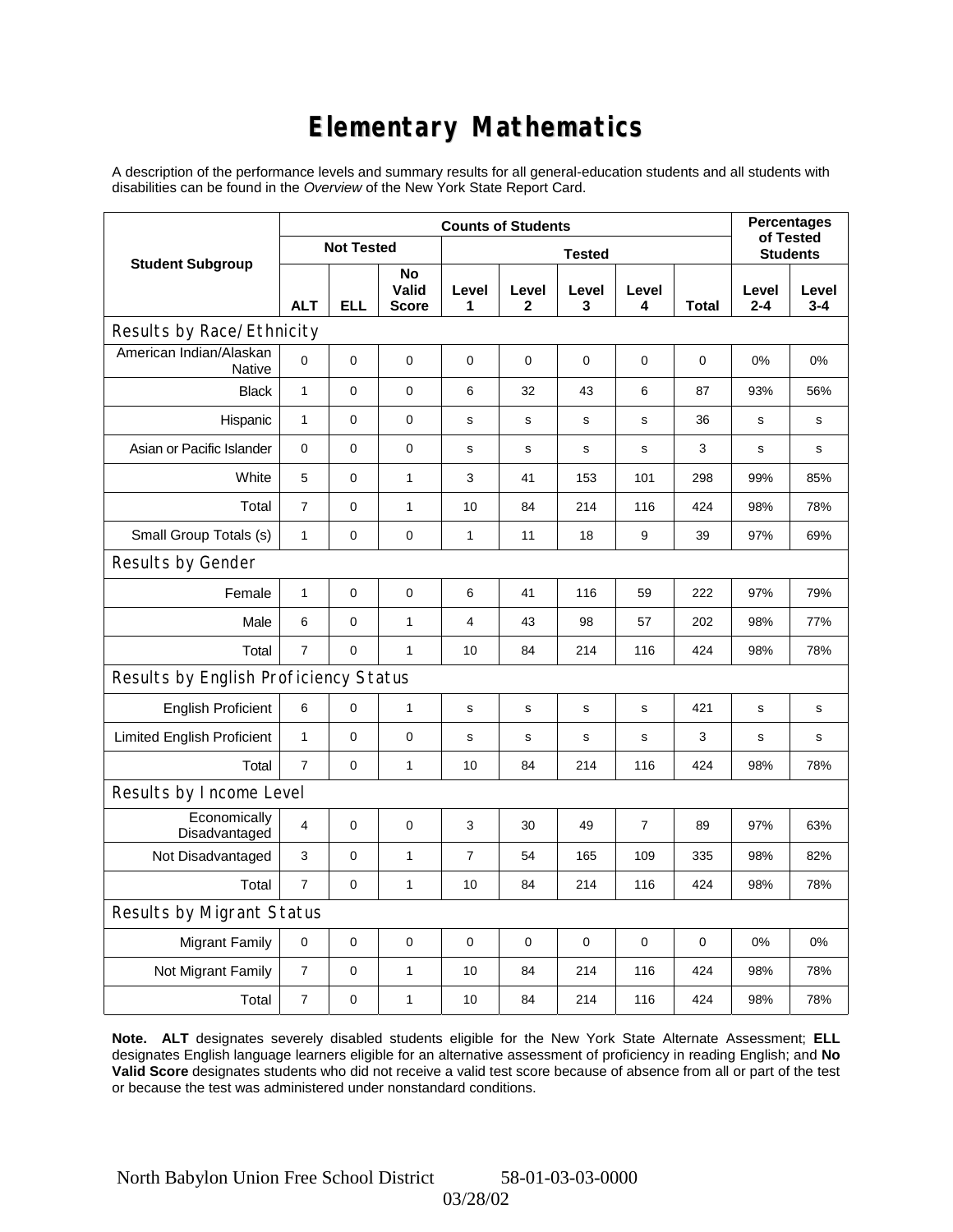# **Middle-Level English Language Arts**

A description of the performance levels and summary results for all general-education students and all students with disabilities can be found in the *Overview* of the New York State Report Card.

|                                          | <b>Counts of Students</b> |                   |                             |               |             |                |              |              | <b>Percentages</b><br>of Tested |                  |
|------------------------------------------|---------------------------|-------------------|-----------------------------|---------------|-------------|----------------|--------------|--------------|---------------------------------|------------------|
| <b>Student Subgroup</b>                  |                           | <b>Not Tested</b> |                             | <b>Tested</b> |             |                |              |              | <b>Students</b>                 |                  |
|                                          | <b>ALT</b>                | <b>ELL</b>        | No<br>Valid<br><b>Score</b> | Level<br>1    | Level<br>2  | Level<br>3     | Level<br>4   | <b>Total</b> | Level<br>$2 - 4$                | Level<br>$3 - 4$ |
| Results by Race/Ethnicity                |                           |                   |                             |               |             |                |              |              |                                 |                  |
| American Indian/Alaskan<br><b>Native</b> | 0                         | $\mathbf 0$       | $\mathbf 0$                 | 0             | $\mathbf 0$ | 0              | 0            | 0            | 0%                              | 0%               |
| <b>Black</b>                             | 0                         | 0                 | $\overline{2}$              | 20            | 45          | 25             | $\mathbf{1}$ | 91           | 78%                             | 29%              |
| Hispanic                                 | 0                         | 0                 | $\mathbf 0$                 | 5             | 15          | 10             | $\mathbf 0$  | 30           | 83%                             | 33%              |
| Asian or Pacific Islander                | 0                         | 0                 | $\mathbf 0$                 | $\pmb{0}$     | 3           | $\overline{2}$ | 0            | 5            | 100%                            | 40%              |
| White                                    | 0                         | 0                 | 0                           | 13            | 103         | 99             | 28           | 243          | 95%                             | 52%              |
| Total                                    | 0                         | 0                 | $\mathbf{2}$                | 38            | 166         | 136            | 29           | 369          | 90%                             | 45%              |
| Small Group Totals (s)                   | 0                         | 0                 | $\mathbf 0$                 | $\pmb{0}$     | $\mathbf 0$ | 0              | 0            | 0            | 0%                              | 0%               |
| Results by Gender                        |                           |                   |                             |               |             |                |              |              |                                 |                  |
| Female                                   | 0                         | $\mathsf 0$       | $\mathbf{1}$                | 11            | 72          | 79             | 16           | 178          | 94%                             | 53%              |
| Male                                     | 0                         | 0                 | $\mathbf{1}$                | 27            | 94          | 57             | 13           | 191          | 86%                             | 37%              |
| Total                                    | 0                         | 0                 | 2                           | 38            | 166         | 136            | 29           | 369          | 90%                             | 45%              |
| Results by English Proficiency Status    |                           |                   |                             |               |             |                |              |              |                                 |                  |
| <b>English Proficient</b>                | 0                         | 0                 | $\mathbf{2}$                | $\mathbf s$   | S           | s              | s            | 368          | s                               | $\mathbf s$      |
| <b>Limited English Proficient</b>        | 0                         | 0                 | $\mathbf 0$                 | s             | s           | s              | s            | $\mathbf{1}$ | s                               | s                |
| Total                                    | 0                         | 0                 | $\overline{2}$              | 38            | 166         | 136            | 29           | 369          | 90%                             | 45%              |
| Results by Income Level                  |                           |                   |                             |               |             |                |              |              |                                 |                  |
| Economically<br>Disadvantaged            | 0                         | $\mathsf 0$       | $\mathbf{1}$                | 11            | 20          | 7              | 0            | 38           | 71%                             | 18%              |
| Not Disadvantaged                        | 0                         | 0                 | $\mathbf{1}$                | 27            | 146         | 129            | 29           | 331          | 92%                             | 48%              |
| Total                                    | $\mathbf 0$               | $\mathbf 0$       | 2                           | 38            | 166         | 136            | 29           | 369          | 90%                             | 45%              |
| Results by Migrant Status                |                           |                   |                             |               |             |                |              |              |                                 |                  |
| <b>Migrant Family</b>                    | $\mathbf 0$               | 0                 | $\pmb{0}$                   | 0             | $\mathbf 0$ | 0              | 0            | $\mathbf 0$  | 0%                              | 0%               |
| Not Migrant Family                       | 0                         | 0                 | $\overline{2}$              | 38            | 166         | 136            | 29           | 369          | 90%                             | 45%              |
| Total                                    | 0                         | 0                 | $\mathbf{2}$                | 38            | 166         | 136            | 29           | 369          | 90%                             | 45%              |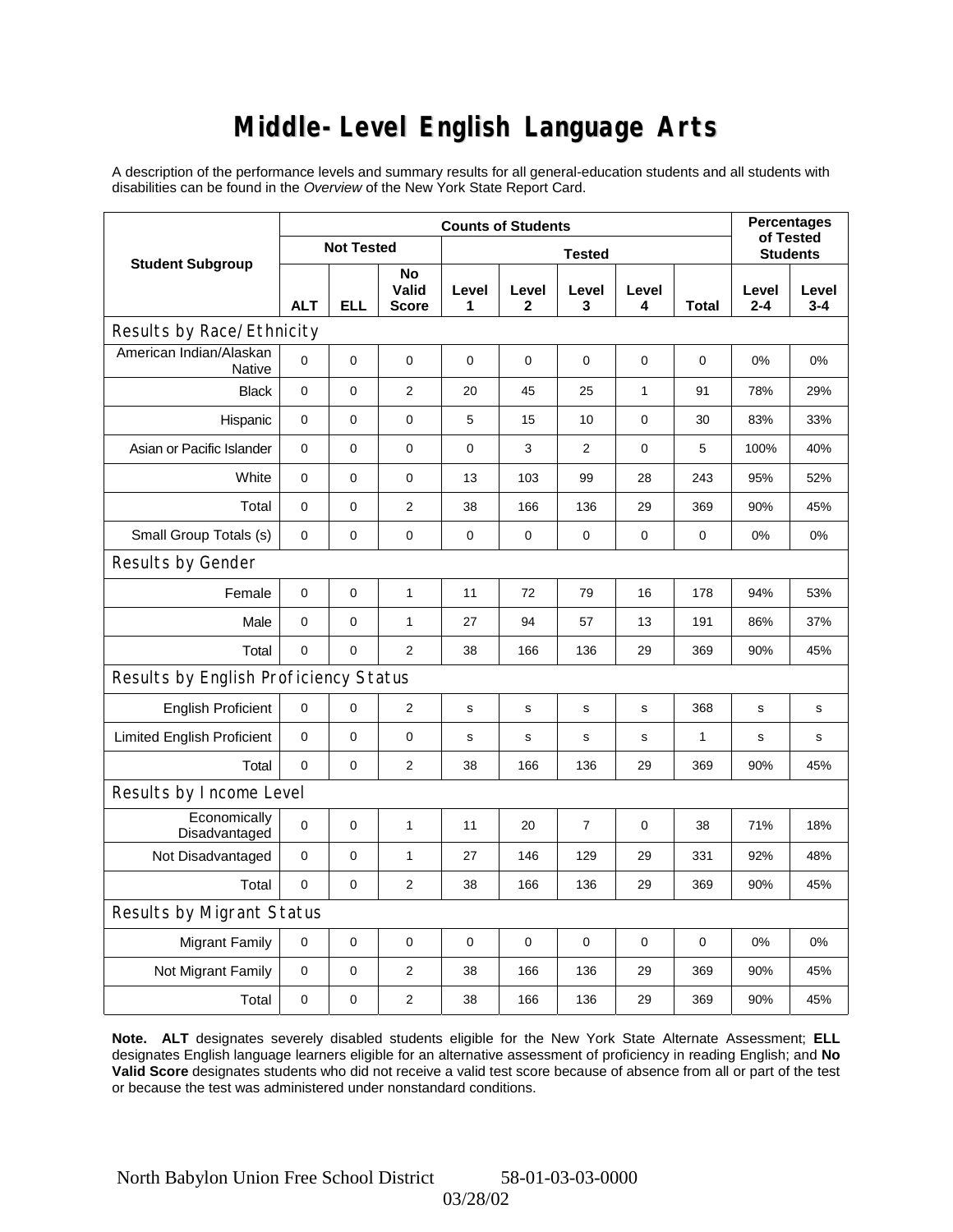### **Middle-Level Mathematics**

A description of the performance levels and summary results for all general-education students and all students with disabilities can be found in the *Overview* of the New York State Report Card.

|                                       | <b>Counts of Students</b> |                   |                      |              |                |              |                 |                | <b>Percentages</b><br>of Tested |                  |
|---------------------------------------|---------------------------|-------------------|----------------------|--------------|----------------|--------------|-----------------|----------------|---------------------------------|------------------|
| <b>Student Subgroup</b>               |                           | <b>Not Tested</b> |                      |              |                |              | <b>Students</b> |                |                                 |                  |
|                                       | <b>ALT</b>                | <b>ELL</b>        | No<br>Valid<br>Score | Level<br>1   | Level<br>2     | Level<br>3   | Level<br>4      | <b>Total</b>   | Level<br>$2 - 4$                | Level<br>$3 - 4$ |
| Results by Race/Ethnicity             |                           |                   |                      |              |                |              |                 |                |                                 |                  |
| American Indian/Alaskan<br>Native     | 0                         | $\mathbf 0$       | $\mathbf 0$          | 0            | $\mathbf 0$    | 0            | 0               | 0              | 0%                              | 0%               |
| <b>Black</b>                          | 0                         | 0                 | $\mathbf{1}$         | 38           | 40             | 13           | $\mathbf{1}$    | 92             | 59%                             | 15%              |
| Hispanic                              | 0                         | 0                 | $\mathbf 0$          | 11           | 15             | 6            | $\mathbf 0$     | 32             | 66%                             | 19%              |
| Asian or Pacific Islander             | 0                         | 0                 | $\mathbf 0$          | $\mathbf{1}$ | $\overline{2}$ | 3            | $\mathbf{1}$    | $\overline{7}$ | 86%                             | 57%              |
| White                                 | 0                         | 0                 | 0                    | 23           | 106            | 97           | 15              | 241            | 90%                             | 46%              |
| Total                                 | 0                         | 0                 | $\mathbf{1}$         | 73           | 163            | 119          | 17              | 372            | 80%                             | 37%              |
| Small Group Totals (s)                | 0                         | 0                 | $\mathbf 0$          | $\pmb{0}$    | $\mathbf 0$    | 0            | 0               | 0              | 0%                              | 0%               |
| Results by Gender                     |                           |                   |                      |              |                |              |                 |                |                                 |                  |
| Female                                | 0                         | $\mathsf 0$       | $\pmb{0}$            | 26           | 99             | 46           | 9               | 180            | 86%                             | 31%              |
| Male                                  | 0                         | 0                 | $\mathbf{1}$         | 47           | 64             | 73           | 8               | 192            | 76%                             | 42%              |
| Total                                 | 0                         | 0                 | $\mathbf{1}$         | 73           | 163            | 119          | 17              | 372            | 80%                             | 37%              |
| Results by English Proficiency Status |                           |                   |                      |              |                |              |                 |                |                                 |                  |
| <b>English Proficient</b>             | 0                         | 0                 | $\mathbf{1}$         | 73           | 160            | 118          | 16              | 367            | 80%                             | 37%              |
| <b>Limited English Proficient</b>     | 0                         | 0                 | $\mathbf 0$          | $\pmb{0}$    | 3              | $\mathbf{1}$ | 1               | 5              | 100%                            | 40%              |
| Total                                 | $\mathbf 0$               | 0                 | $\mathbf{1}$         | 73           | 163            | 119          | 17              | 372            | 80%                             | 37%              |
| Results by Income Level               |                           |                   |                      |              |                |              |                 |                |                                 |                  |
| Economically<br>Disadvantaged         | 0                         | $\mathsf 0$       | $\mathbf{1}$         | 20           | 17             | 3            | $\mathbf 0$     | 40             | 50%                             | 8%               |
| Not Disadvantaged                     | $\mathbf 0$               | 0                 | $\mathbf 0$          | 53           | 146            | 116          | 17              | 332            | 84%                             | 40%              |
| Total                                 | $\mathbf 0$               | $\mathbf 0$       | $\mathbf{1}$         | 73           | 163            | 119          | 17              | 372            | 80%                             | 37%              |
| Results by Migrant Status             |                           |                   |                      |              |                |              |                 |                |                                 |                  |
| <b>Migrant Family</b>                 | $\mathbf 0$               | 0                 | $\pmb{0}$            | $\mathbf 0$  | $\mathbf 0$    | 0            | 0               | $\mathbf 0$    | 0%                              | 0%               |
| Not Migrant Family                    | 0                         | 0                 | $\mathbf{1}$         | 73           | 163            | 119          | 17              | 372            | 80%                             | 37%              |
| Total                                 | 0                         | 0                 | $\mathbf{1}$         | 73           | 163            | 119          | 17              | 372            | 80%                             | 37%              |